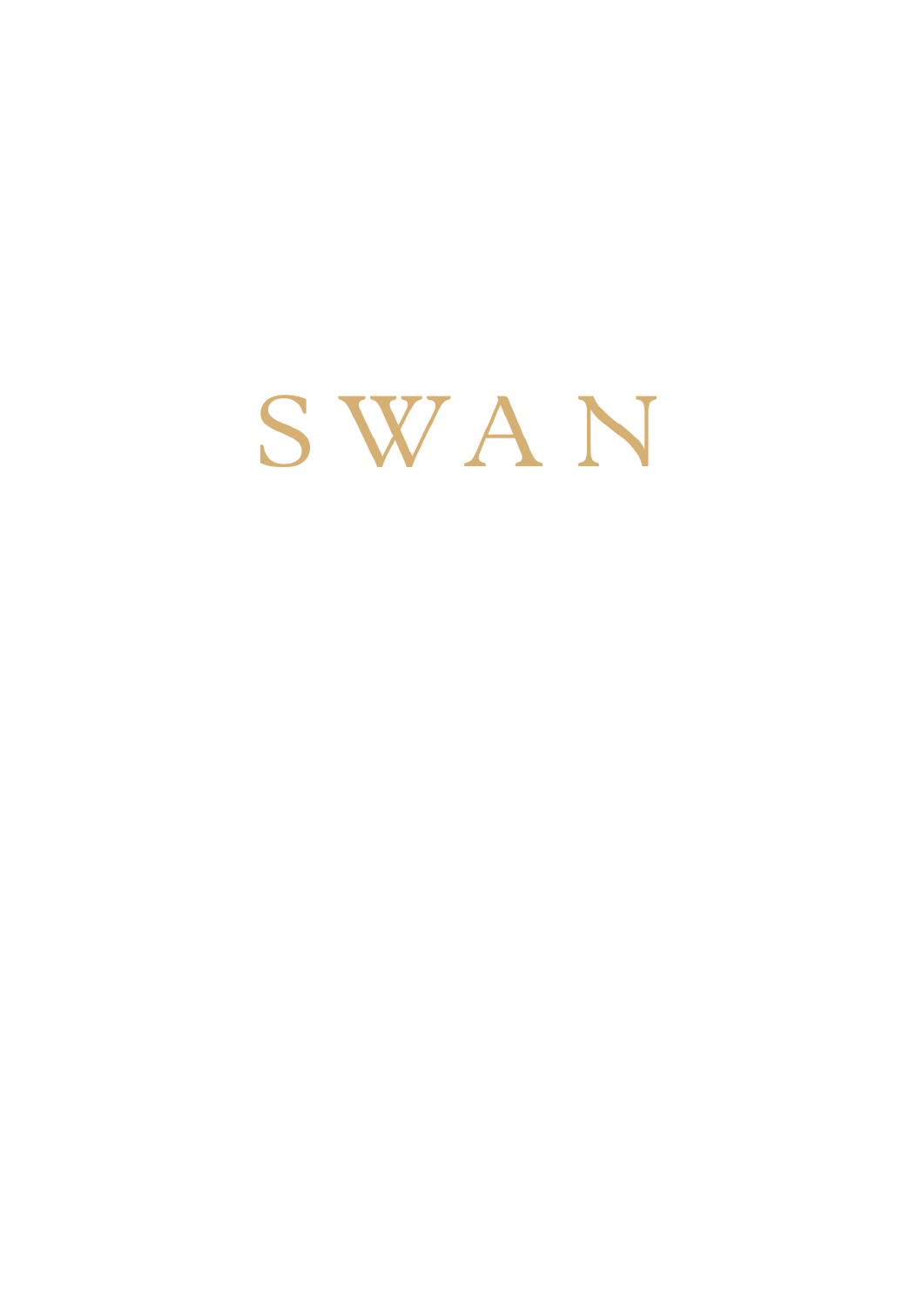### COCKTAILS

BLOODY MARY Swan's 10 ingredient recipe, celery and olive 11

LOVE POTION Earl Grey infused Bombay Sapphire gin, honey, blackberry, Prosecco 10.5

MOSCOW MULE Finlandia vodka, ginger syrup, lime, Fever-Tree ginger beer 11

ELDER BEAUTY Elderflower Finlandia vodka, Chambord, Rathfinny English sparkling 11.5

### PASSION KISS

Sailor Jerry spiced rum, Olmeca Tequila, strawberries passion fruit, lemon, vanilla, grapefruit bitters 12.5

## MOCKTAILS

VIRGIN MOJITO apple juice, mint, lime, Fever-Tree soda 7.5

CUCUMBER BLUSH cucumber, apple, elderflower, ginger ale 8.5

### GIN & TONIC

ROOBEE RHUBARB Fever-Tree lemonade, mint, rhubarb bitters, strawberry 11.5

HENDRICKS CUCUMBER AND ROSE Double Dutch cucumber and watermelon tonic, cucumber ribbons, dried rose hips 11.5

LITTLEBIRD Fever-Tree tonic, fresh and dried grapefruit, ginger dust 12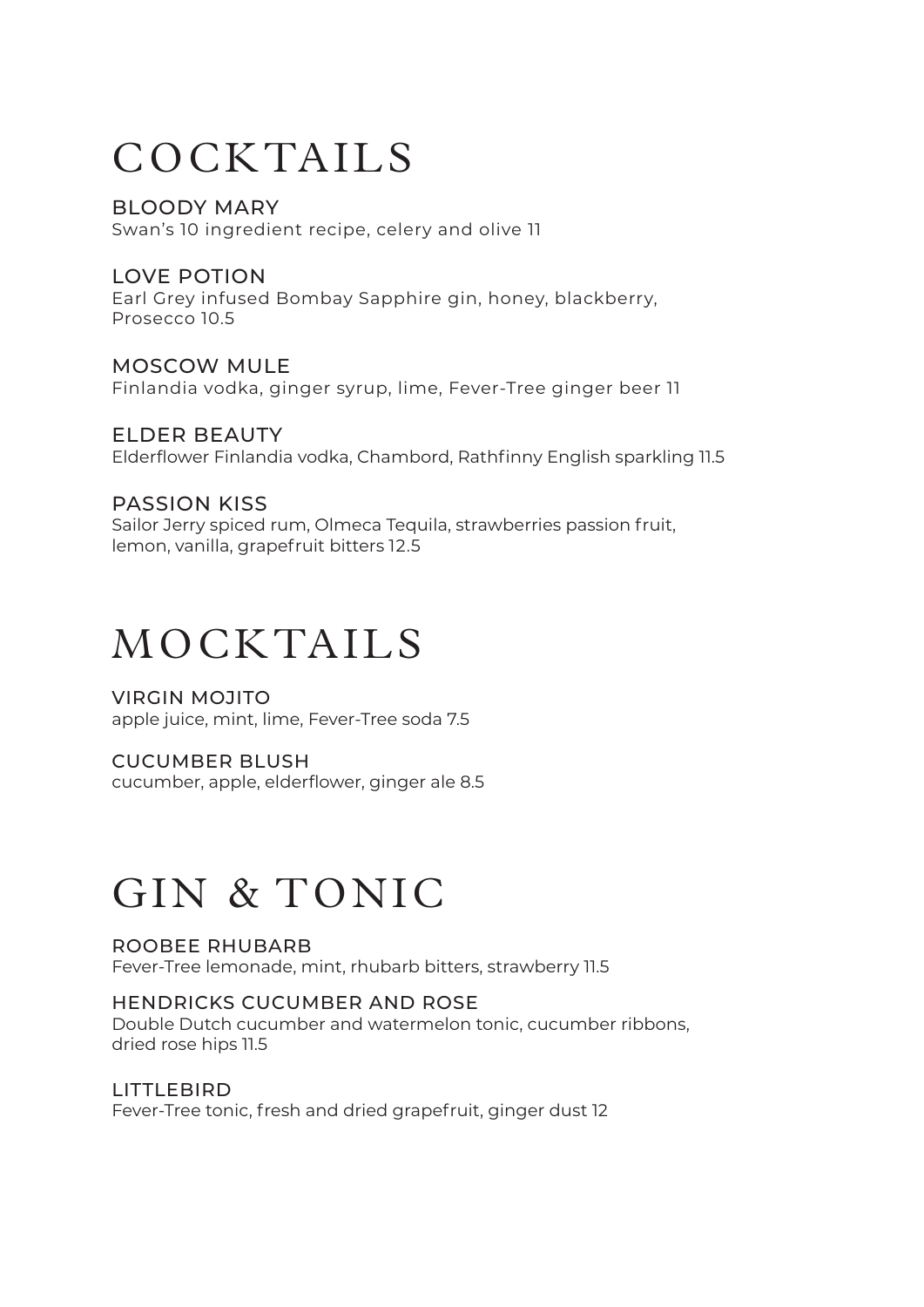### STARTERS

FOR THE TABLE  $\vee$ London sourdough, salted butter, Marmite butter

CHILLED WATERMELON SOUP ve af cucumber, tomberries and basil 9.5

FENNEL AND CUCUMBER TARTAR ve of red pepper, celery and a sherry cream 11

LAVERSTOKE PARK FARM BURRATA v Heritage tomato, sumac, basil and balsamic glaze 12

COBBLE LANE COPPA AND CANTALOUPE MELON gf cottage goat's cheese and Port reduction 12

SWAN PRAWN COCKTAIL of avocado puree and dried cherry tomato 13

FRIED OCTOPUS aubergine caviar and raspberry vinegar 14

# VEGETARIAN & FISH

### SUMMER VEGETABLE RAGOUT ve gf

green sauce and Parmesan 19.5

PAN-FRIED AUBERGINE STACK ve gf miso glaze, tapioca crisp and a spiced tomato sauce 19.5

ROASTED CORNISH COD gf aubergine, tomato, garden herbs, garlic, vinegar, chili pepper and olive oil 26.5

ROASTED HALIBUT gf courgette, basil and pistachio dressing 29.5